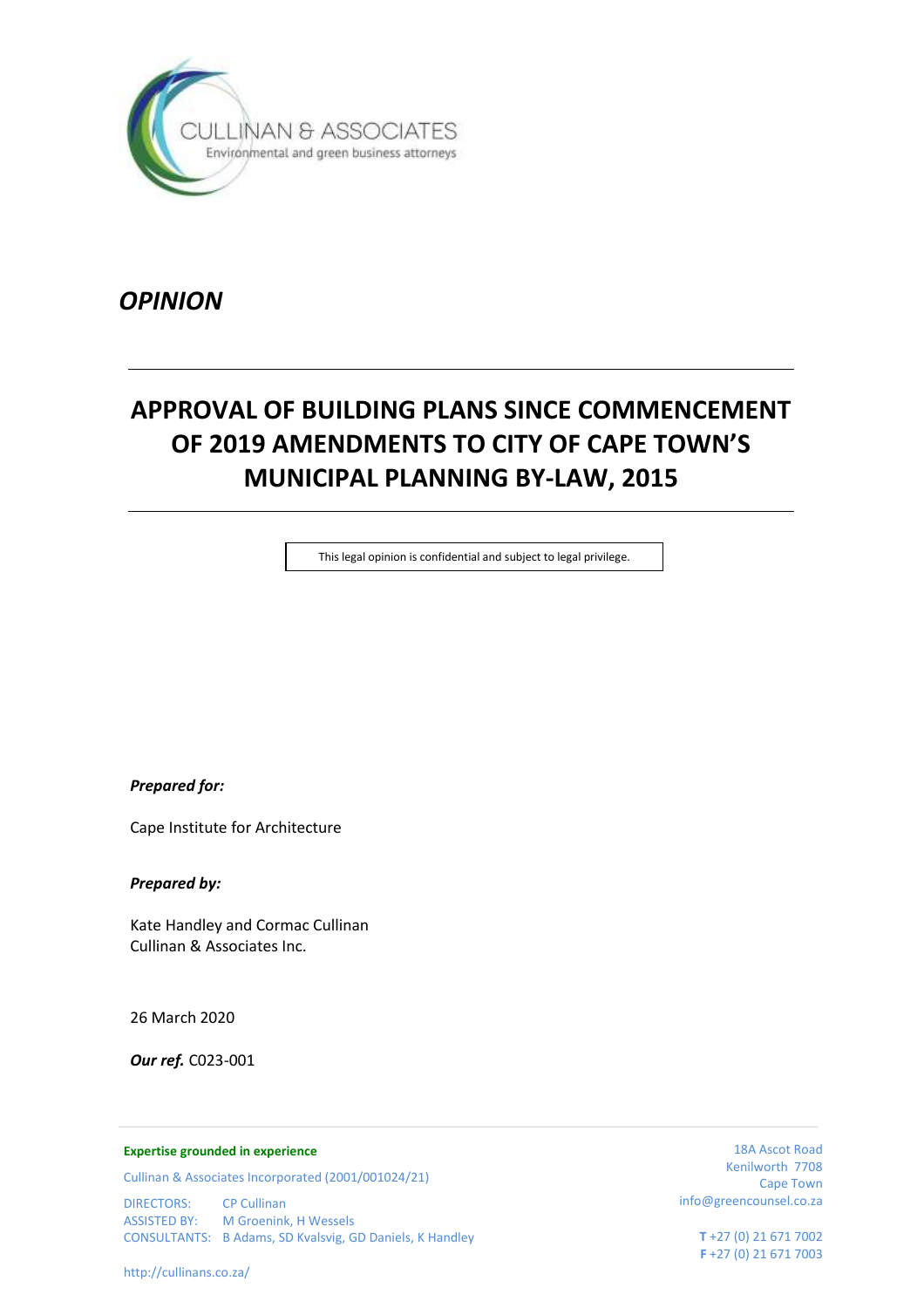

# *TABLE OF CONTENTS*

| 1. |                                                                                                    |
|----|----------------------------------------------------------------------------------------------------|
| 2. |                                                                                                    |
| 3. | RELATIONSHIP BETWEEN BY-LAW AND BUILDING STANDARDS ACT  2                                          |
| 4. |                                                                                                    |
|    |                                                                                                    |
|    |                                                                                                    |
| 5. |                                                                                                    |
|    |                                                                                                    |
|    |                                                                                                    |
| 6. |                                                                                                    |
|    |                                                                                                    |
|    |                                                                                                    |
|    |                                                                                                    |
|    |                                                                                                    |
|    | Building plan applications for projects that received land use approvals prior to 3 February 20207 |
|    | Building plan applications decided after 3 February 2020 for projects without land use approval 7  |
| 7. |                                                                                                    |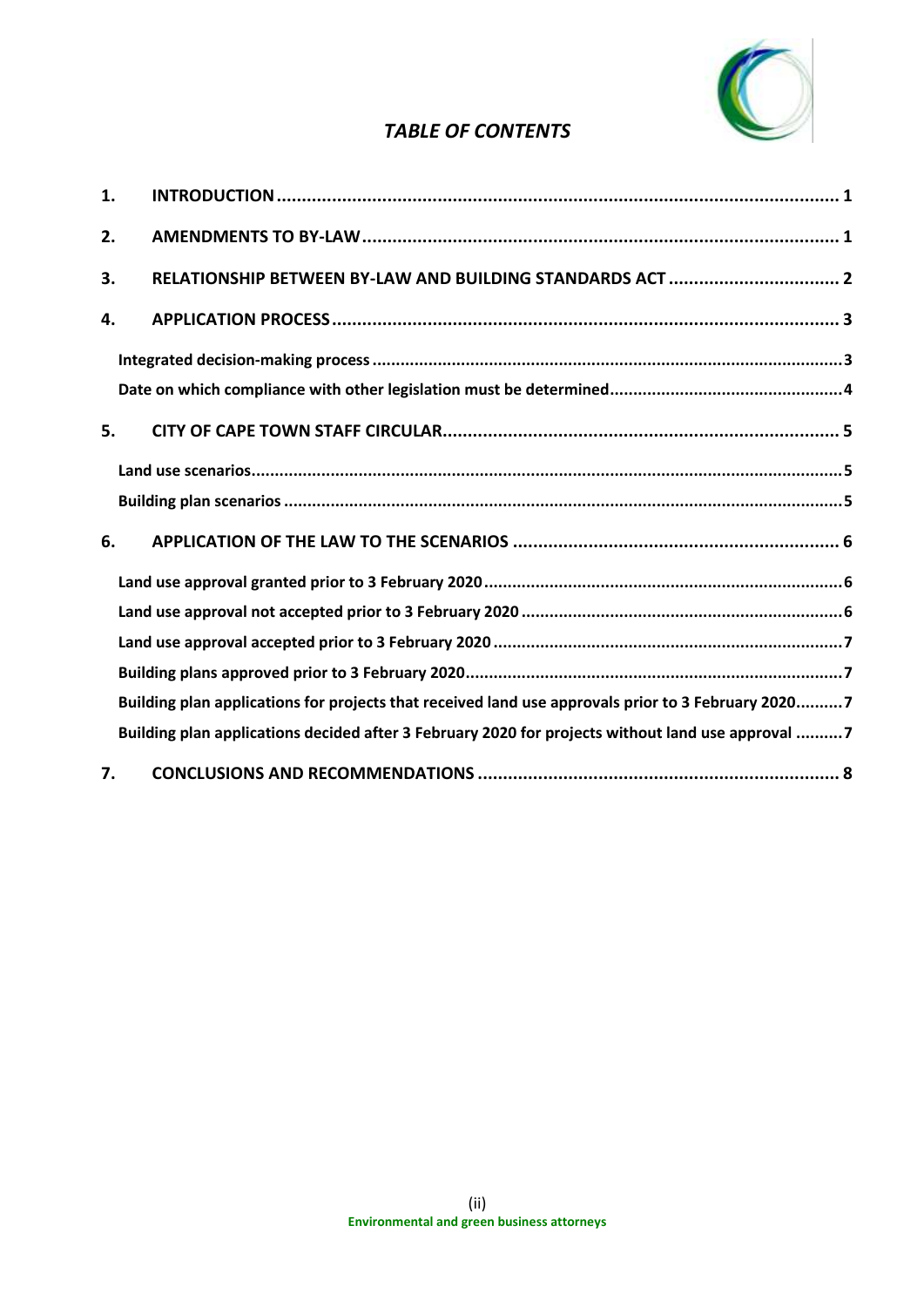

# <span id="page-2-0"></span>**1. INTRODUCTION**

- 1.1 We have been instructed by the Cape Institute for Architecture ("CIFA") to provide our opinion regarding the implications of certain amendments to the City of Cape Town's Municipal Planning Bylaw, 2015 ("the By-law") for the submission and approval of building plans. Proposed amendments to the By-law were approved by Council on 31 October 2019. The amendments were promulgated in Provincial Gazette Extraordinary No. 8185 on 6 December 2019 and came into operation on 3 February 2020 ("the amendments").
- 1.2 Of particular concern to the CIFA is the impact of the amendments on the approval by the City of Cape Town ("the City") of building plans for projects where an application for a land use approval (which has or has not been accepted) had been made prior to the amendments becoming effective, or land use clearance has been given (i.e. where no land use approval is required).
- 1.3 Before the City approves a building plan under the National Building Regulations and Building Standards Act, 1977 ("the Building Standards Act") it must be satisfied that the application must comply with other applicable legislation, including the By-Law. As explained more fully below, in our view the City is incorrectly deciding building plan applications which were submitted to the City prior to 3 February 2020, on the basis of their compliance with the amended By-law instead of their compliance with the un-amended By-law.
- 1.4 This opinion will consequently consider the amendments and relevant City guidelines, and seek to explain their application, and why this has resulted in an incorrect application of the relevant law.

#### <span id="page-2-1"></span>**2. AMENDMENTS TO BY-LAW**

- 2.1 The two amendments to the By-Law which are of particular relevance to this opinion are the following:
- 2.1.1 The insertion of section 142(9) "*Notwithstanding any amendment to this By-Law which may come into effect, an application that has already been accepted by the City in terms of section 74(a) before the date that the amendments become effective, will be processed and considered in terms of the legislation as it existed at the time of acceptance.*" 1
- 2.1.2 Item 41(c) of the Development Management Scheme ("DMS") relating to building height *"(i) The maximum height of a building, measured from the [base] existing ground level to the top of the roof, shall be determined in accordance with the following 'Table of coverage, height and floor factor in General Residential Subzonings GR2-GR6'*."
- 2.2 The provisions of section 74 (Acceptance of application and call for additional information) is also relevant. It reads as follows:

*"If the City accepts the application, the City Manager must –*

*(a) acknowledge receipt of the application;*

<sup>&</sup>lt;sup>1</sup> Inserted by section 24 of City of Cape Town: Municipal Planning Amendment By-Law, 2019.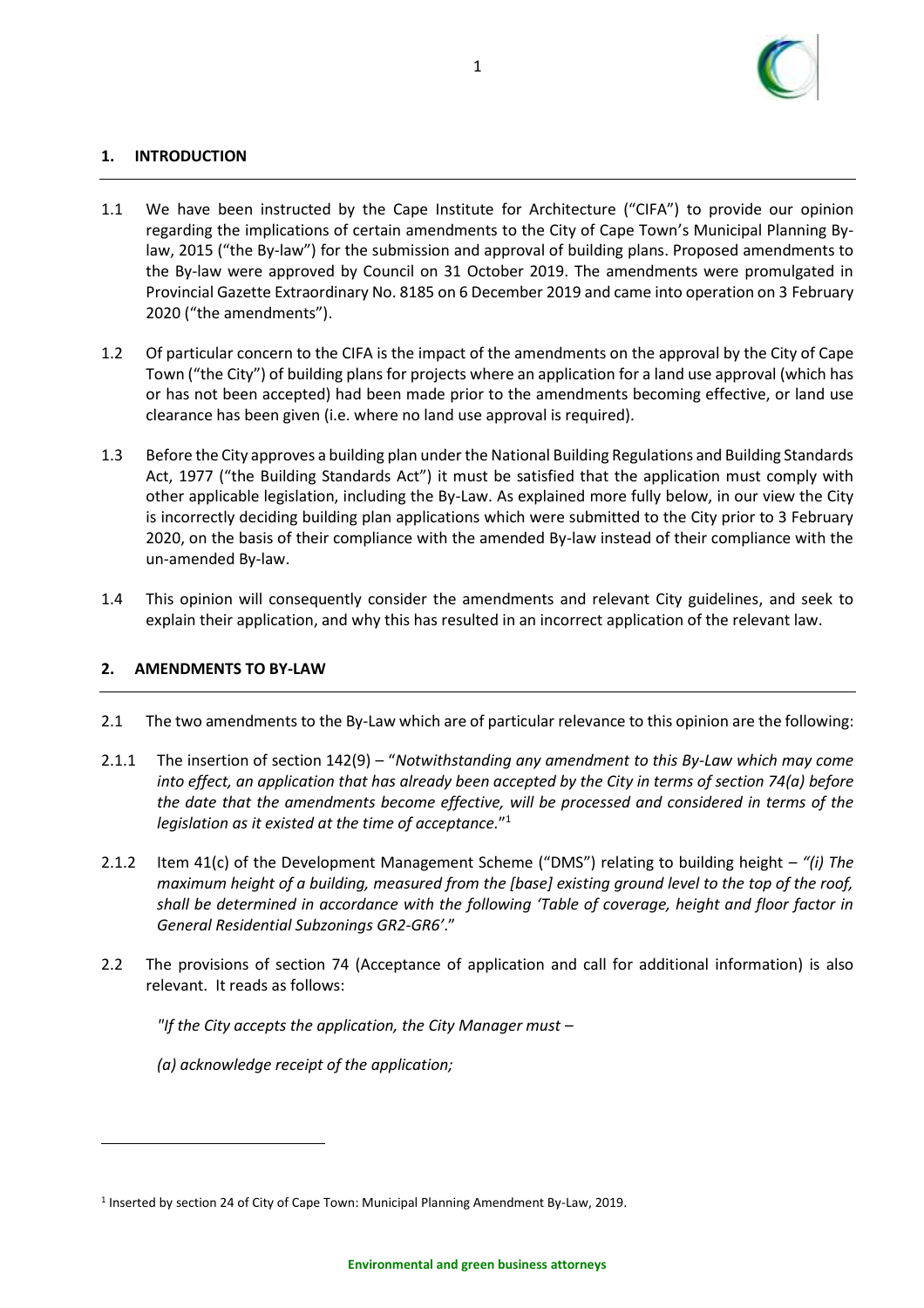

*(b) within 7 days after acknowledgement of receipt of the application or such further period as may be agreed in writing either –*

*(i) call for additional information or fees; or*

*(ii) notify the applicant that the application is complete.*

- 2.3 Section 142(9) therefore means that if the City acknowledged receipt of an application under the Bylaw prior to 3 February 2020, then the application must be decided as if the amendments had not been made, and the contrary applies if receipt of the application is only made after that date.
- 2.4 Although the By-Law does not define the term "application", the types of application that may be made are listed in section 42 (see Annex 1). When read within the context of Part 5 (General Requirements for An Application) is it is clear that the term means an application referred to in section 42.
- 2.5 The situation becomes more complex when considering applications for building plan approval made under the Building Standards Act (discussed below), because these are closely interrelated with applications under the By-Law and the City has established procedures to ensure that these processes are dealt with in an integrated manner. However it is important to appreciate that the transitional provisions in section 142(9) of the By-law do not apply to applications for building plan approval because they are made under the Building Standards Act and not under the By-Law.

# <span id="page-3-0"></span>**3. RELATIONSHIP BETWEEN BY-LAW AND BUILDING STANDARDS ACT**

- 3.1 Section 7(1) of the Building Standards Act states that "if a local authority, having considered a recommendation referred to in section 6 (1) (a) is satisfied that the application in question complies with the requirements of this Act and any other applicable law, it shall grant its approval in respect thereof." (Our emphasis.)
- 3.2 Section 6(1)(a) in turn provides that "a Building Control Officer shall make recommendations to the local authority in question, regarding any plans, specifications, documents and information submitted to such local authority in accordance with section 4(3)." Section 4(3) sets out what must be contained in a building plan application.
- 3.3 Insofar as the building control officer ("BCO") must make a recommendation in support of an application for building plan approval, the Constitutional Court has found that a "recommendation" is a jurisdictional fact for the decision under section  $7(1)$ .<sup>2</sup> The contents of the recommendation (which would include compliance of plans with the DMS and thus the By-law), together with all the other information at the decision-maker's disposal, must be sufficient to enable him or her to make a proper decision in the light of all the facts and circumstances of the particular case.<sup>3</sup>
- 3.4 "Any other applicable law" referred to in section 7(1) includes the By-law. Consequently the local authority (in this case the City) must consider the building plan application and the BCO's recommendation, and if it is satisfied that the building plan complies with the requirements of the By-

<sup>2</sup> In *Da Cruz and another v City of Cape Town and another* [2017] 1 All SA 890 (WCC) at page 905, the Court observed that the Standards Act places an obligation on the Local Authority to satisfy itself that the plans comply with all the applicable statutory requirements and that none of the disqualifying factors will be triggered. The legislative scheme consequently envisages that the building control officer will undertake the enquiries required to those ends and treat of them in the recommendation. The decision-maker is, of course, required to apply his or her own mind independently. <sup>3</sup> Camps Bay Ratepayers and Residents Association and Another v Harrison and Another 2011 (2) BCLR 121 (CC) page 135.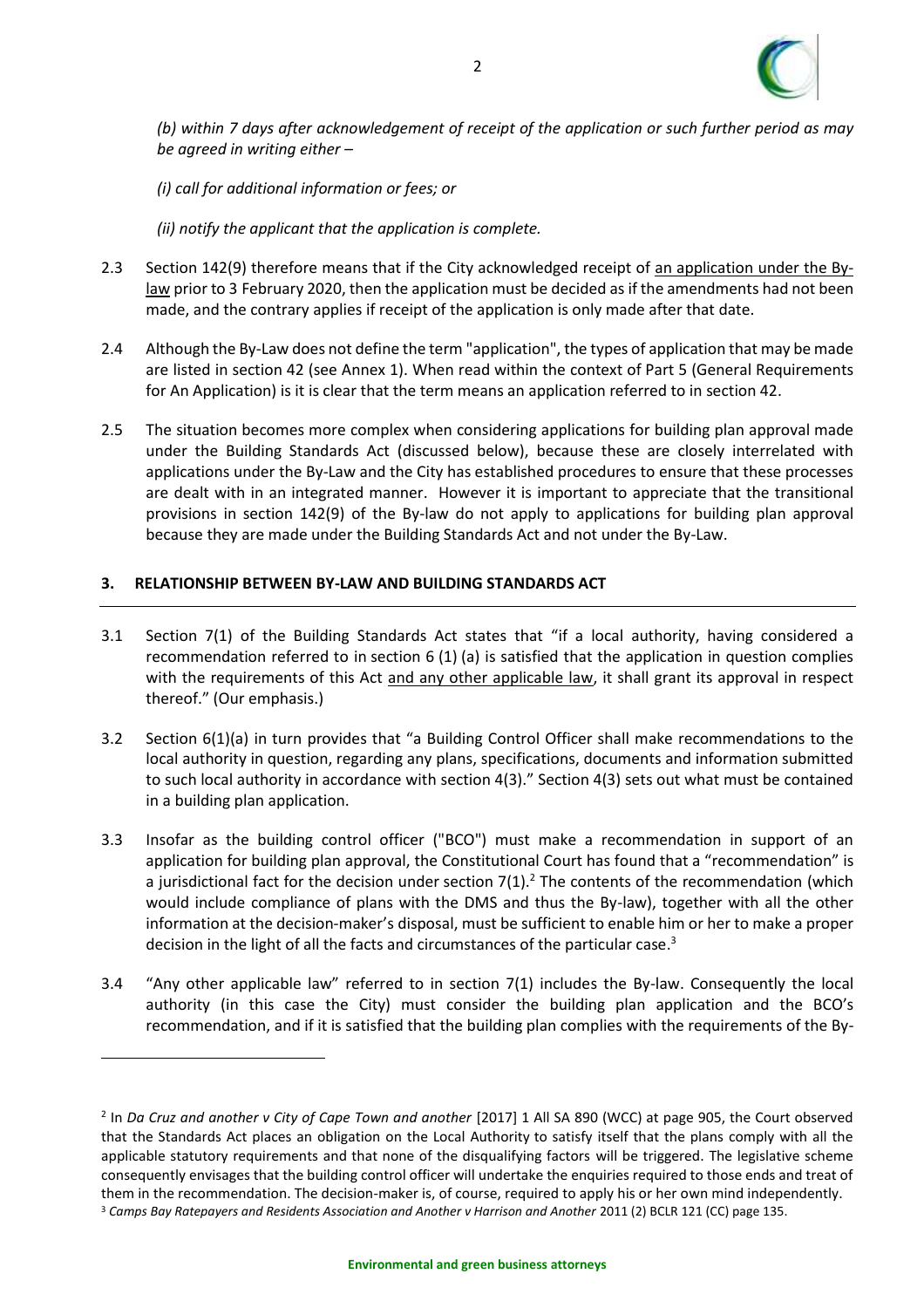

law, it must approve it.<sup>4</sup> In practice, when deciding whether or not to approve a building plan the City also has regard to other information uploaded into its land use management system ("LUMS"), including whether or not the plan has received clearance (a process described in the following section) and the minutes of any pre-application consultations between the City and applicant. 5

3.5 A building plan will comply with the requirements of the By-law if either: (a) the proposed building requires an approval in terms of the By-law, and such approval has been obtained,<sup>6</sup> or (b) the proposed building already complies with the requirements of the By-law, $<sup>7</sup>$  and consequently no approval is</sup> required. Should either of these two scenarios be present, the Local Authority must be satisfied that at least insofar as the By-law is concerned, the requirement that "*any other applicable law*" as required by section 7(1), has been complied with. Furthermore, section 7(1) is peremptory. If the Local Authority is satisfied that an application complies with the requirements of the Standards Act, an application must be approved.

# <span id="page-4-0"></span>**4. APPLICATION PROCESS**

#### *Integrated decision-making process*

- <span id="page-4-1"></span>4.1 The City has (correctly) established integrated processes for considering whether or not to authorise building projects, which include considering both whether or not the proposed project complies the land use restrictions in the By-Law and with the Building Standards Act. In order to comply with the requirements of the City's land use management system ("LUMS") a prospective applicant for building plan approval must first submit the plan to the City, and pay a scrutiny fee, in order for the City to determine whether (a) the plan complies with the City's Development Management System or (b) the applicant must first apply for and obtain land use management authorisation(s) under the By-law in order for the plans to be compliant. If the City determines that the plans comply with the DMS and consequently no application under the By-Law is required, the plans are "cleared". (This is sometimes referred to as "zoning clearance".)
- 4.2 Section 42 of the By-Law does not refer to applications for clearance (see Annex 1) and consequently the submission for LUMS clearance cannot be considered to be an application under the By-law. It is a procedural step in the City'sdecision-making process under both the By-Law (i.e. to determining whether or not the project requires land use management approval) and under the Building Standards Act (i.e. to determine whether or not the building plans comply with the By-Law).

<sup>4</sup> In relation to the requirement that a Local Authority must "be satisfied", the Constitutional Court observed in *Walele v City of Cape Town and Others* 2008 (6) SA 129 (CC), in relation to section 7(1) that: "*the section requires that the decision-maker himself or herself must be satisfied that the protection requirements are met…The relevant section requires the decision-maker to bring his or her mind to bear on the non-existence of the disqualifying factors*."

<sup>&</sup>lt;sup>5</sup> The By-law provides for pre-application consultations between the City and applicants or prospective applicants (section 70). The City may require a prospective applicant to consult with an authorised official prior to submitting an application under By-Law (section 70(1)) and a prospective applicant may write to the City to request a pre-application consultation (section 70(3)).

 $6$  For example, where a departure is required in terms of section 45 of the By-law, read with the relevant Item in the Development Management Scheme.

<sup>7</sup> In other words, the building conforms to the envelope of the relevant zone as set out in the Development Management Scheme without the need for a departure, for example.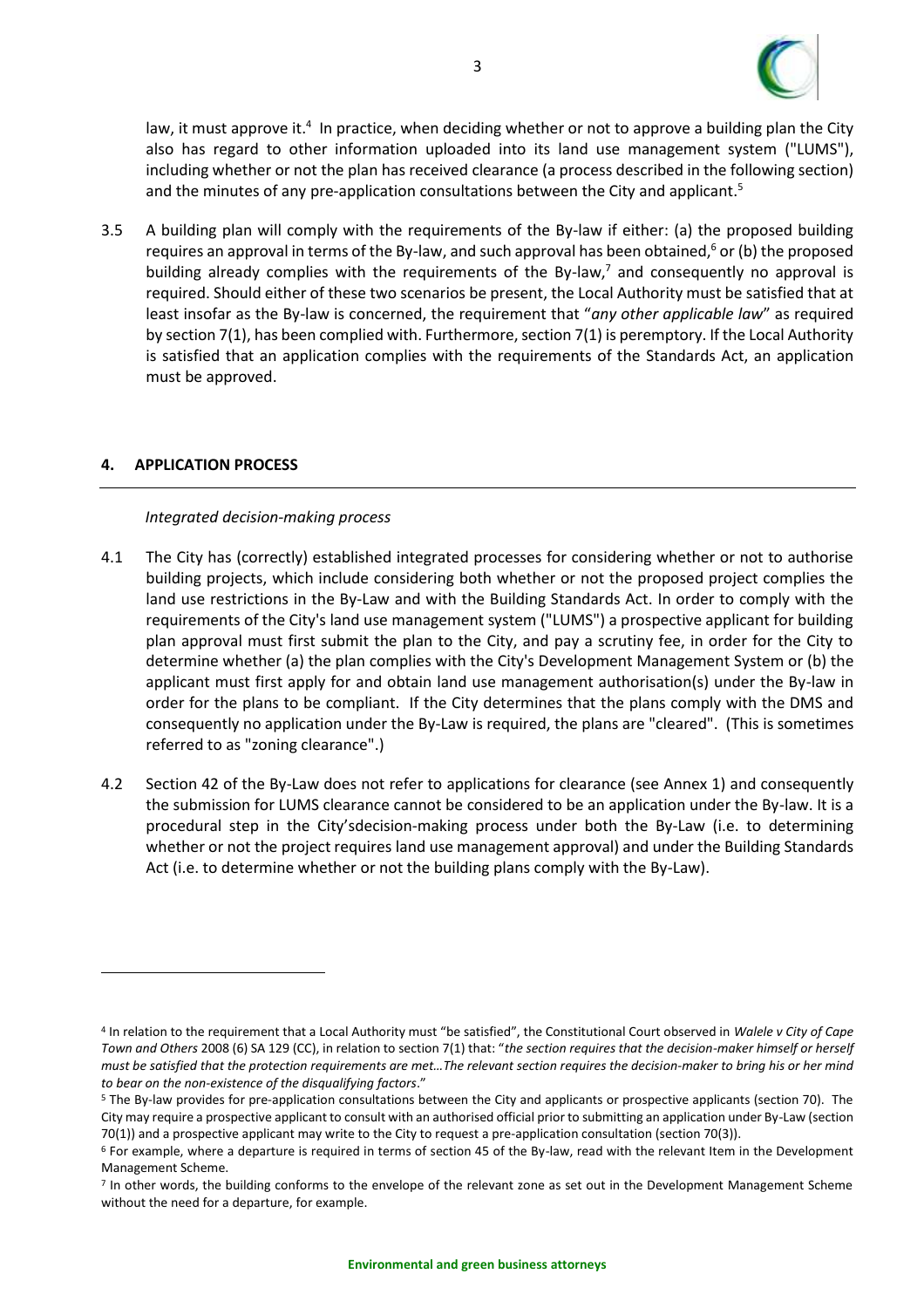

# *Date on which compliance with other legislation must be determined*

- <span id="page-5-0"></span>4.3 This raises the question of whether a plan that was cleared (i.e. in compliance with the By-Law) prior to 3 February 2020, must be re-evaluated to determine compliance with the amended By-law. In other words, must compliance with the By-law for the purposes of building plan approval under the Building Standards Act be determined with reference to the By-law as it was at: (a) the date on which the application was made; (b) the date on which LUMS clearance was given; or (c) the date on which the decision to approve or deny the application is made?
- 4.4 Section 4 of the Building Standards Act stipulates that "no person shall without the prior approval in writing of the local authority in question, erect any building in respect of which plans and specifications are to be drawn and submitted in terms of this Act". The section then sets out the form an application must take, and the information an application must contain as "may be required by the local authority in question for the carrying out of the objects and purposes of this Act".
- 4.5 Accordingly, whatever information and plans are submitted to the Local Authority for approval must be sufficient to satisfy the Authority, at the time of submission, that the plans comply with the requirements of the Building Standards Act and any other law, such that it may approve an application. What is critical, therefore, is that at the time building plans are submitted to the Local Authority for approval, they comply with the requirements of the By-law. The corollary is that presented with plans that are legally compliant (in this instance, where no land use approval is necessary), the Local Authority is bound by the peremptory provisions of section 7 of the Building Standards Act to approve an application.
- 4.6 In our view, the Building Standards Act should be interpreted as requiring that compliance with any other applicable law means compliance with those laws as at the date the application was made. In other words, if the application was compliant when it was made, a subsequent change in the other applicable laws does not render the application non-compliant. Our opinion is based on the following.
- 4.6.1 This interpretation is consistent with the presumption that statutes should not apply retrospectively, which is well-entrenched in our law.<sup>8</sup> The law should be applied as it was at the time a building plan was submitted.
- 4.6.2 Determining whether or not a building plan application complies with other applicable laws (in this case the By-Law) as at the date that the decision is made, would be administratively unfair because this would mean that whether or not the application were approved would depend on how long it took the City to decide the application. For example, if two building plan applications were made on the same day but one was decided prior to 3 February 2020 and the other on or after that date, the former would be decided with reference to the un-amended By-Law and the latter with reference to the amended By-Law. It would be arbitrary, unreasonable and irrational to make such a distinction.
- 4.6.3 This approach is consistent with the leading Supreme Court of Appeal decision on the proper approach to interpretation which held that "*An interpretation will not be given that leads to impractical, unbusinesslike or oppressive consequences or that will stultify the broader operation of the legislation or contract under consideration" 9*
- 4.7 As explained below, the City's approach is that if a land use approval for a project was granted before 3 February 2020, when considering whether or not to approve the building plans for that project on or

4

<sup>8</sup> *DVB Behuising* (*Pty*) *Ltd v North West Provincial Government* 2000 4 BCLR 347 (CC) par 65; *Veldman v Director of Public Prosecutions*, *Witwatersrand Local Division* 2007 9 BCLR 929 (CC) pars 27 68.

<sup>9</sup> *Natal Joint Municipal Pension Fund v Endumeni Municipality 2012 (4) SA 593 (SCA).*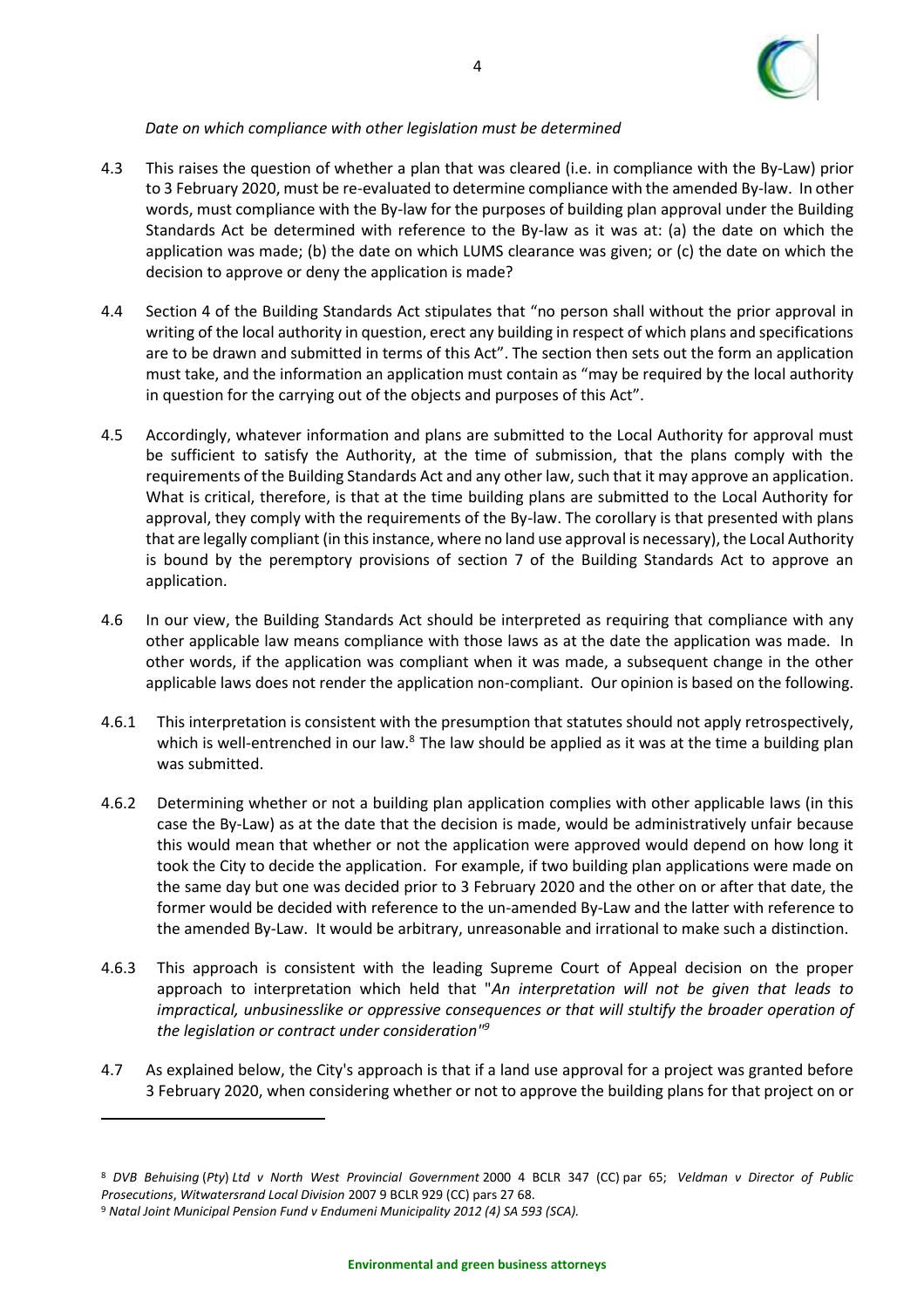

after that date, the City will not determine compliance with reference to the amended By-Law. However, if prior to 3 February 2020 the project does not require a land use approval, when considering the building plan application after 3 February 2020, the City now proposes to determine compliance with reference to the amended By-Law. In our view this is anomalous and unreasonable.

#### <span id="page-6-0"></span>**5. CITY OF CAPE TOWN STAFF CIRCULAR**

- 5.1 In order to guide application of the relevant amendments, the City released a Circular entitled: Transition arrangements regarding land use and building plan applications, resulting from the Municipal Planning Amendment By-law, 2019, which is dated 6 December 2019 ("the Circular"). The Circular purports to "*set out the transitional arrangements linked to the amendments, and the implications for both land use applications and building plans where:*
	- *decisions have already been made*
	- *applications are currently being processed*
	- *future applications are still to be made*."
- 5.2 The Circular then proceeds to detail four scenarios in which section 142(9) and other amendments (including in relation to height), which came into effect on 3 February 2020, will or will not be applicable to land use applications, depending on the status of the application.

#### *Land use scenarios*

- <span id="page-6-1"></span>5.2.1 Land use Scenario one – an approval, where final notification has been issued, that has not been acted upon and is still within its validity period (amendments **not** applicable).
- 5.2.2 Land use Scenario two land use applications for extension of validity where acceptance in terms of section 74(a) has not yet been issued (amendments applicable).  $^{10}$
- 5.2.3 Land use three applications still being processed where section 74(a) acceptance has been issued prior to the effective date of the amendments (amendments not applicable).
- 5.2.4 Land use Scenario four land use applications still being processed, where section 74(a) acceptance has not been issued prior to the effective date (amendments applicable).

#### *Building plan scenarios*

- <span id="page-6-2"></span>5.3 In relation to the applicability of the amended By-law to building plan applications made on or after 3 February 2020, the Circular details four scenarios.
- 5.3.1 Building plan scenario one building plan approval already granted (and still within its validity period) (amendments **not** applicable).

<sup>10</sup> The Circular gives content to section 74(a) by advising that "*acceptance of a land use application in terms of section 74(a) is the date that the letter is generated on DAMS and recorded in Case Header. Standard letter BLUM003 has been amended to indicate that the date of the letter is the date of acceptance.*"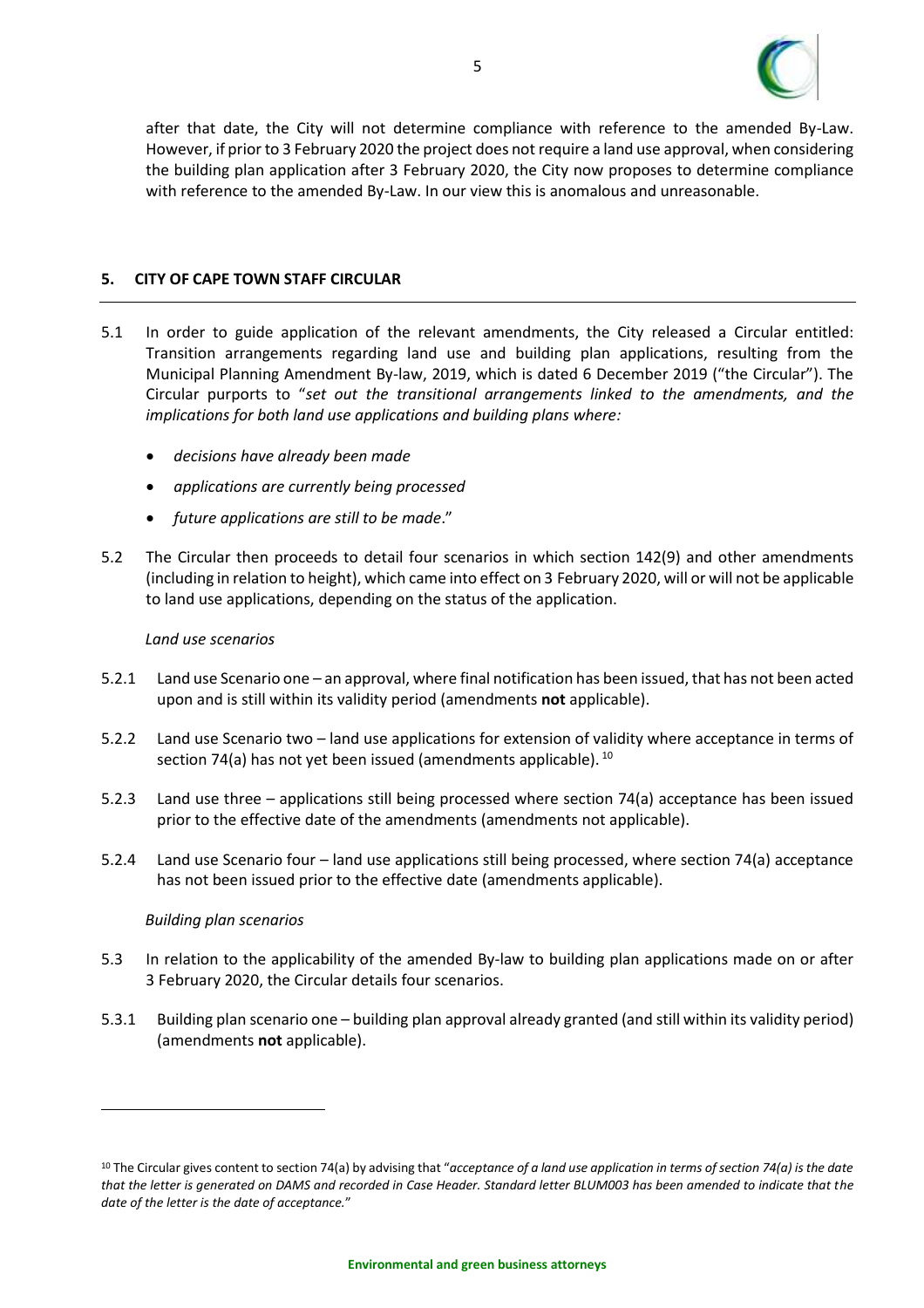

- 5.3.2 Building plan scenario two applications for extension of validity of a building plan (unless the plan is based upon a land use approval that was finalised in terms of the By-law before the amendments took effect) (amendments applicable).
- 5.3.3 Building plan scenario three building plan submitted to act upon a land use approval finalised in terms of the By-law as it existed prior to the amendments (amendments **not** applicable).
- 5.3.4 Building plan scenario four a building plan (including minor deviations) submitted that was not the subject of a land use approval (amendments applicable).
- 5.4 In addition to the distinctions made between applications in the above scenarios, it is immediately apparent from the Circular that the following also need to be distinguished:
- 5.4.1 first, proposed developments which require land use approvals because they deviate in some manner from the parameters of the Development Management Scheme ("DMS"); and
- 5.4.2 secondly, proposed developments which do not require land use approvals because they comply with the stipulations of the DMS.
- 5.5 The above distinction is relevant because it has a direct bearing on the application of the Building Standards Act, and the requirements in that Act which must be met prior to a Local Authority (in this instance, the City) being able to satisfy itself that all statutory requirements have been met such that a building plan must be approved (discussed above).

#### <span id="page-7-0"></span>**6. APPLICATION OF THE LAW TO THE SCENARIOS**

6.1 The amendments have brought about certain changes in development rights which may, depending on the status of a land use application (and whether one is necessary in the first place), have a bearing on building plan applications that have yet to be approved. Below we will consider each of the scenarios put forward by the City, and examine whether (in light of the legal position set out above), its interpretation is correct.

*Land use approval granted prior to 3 February 2020*

<span id="page-7-1"></span>6.2 Land use scenario one and building plan scenario three contemplate a situation where land use approval has been granted prior to 3 February 2020. In both scenarios, the decision regarding a land use application has been made, and consequently rights in terms of the By-law as it stood before the amendments have been entrenched. The Local Authority can therefore be satisfied, in the course of rendering its decision on a subsequent building plan application, that the requirements of the By-law have been met for the purpose of section 7(1) of the Building Standards Act. This is the case even if the building plan application is considered after 3 February 2020. In these scenarios, the City's interpretation is correct.

#### *Land use approval not accepted prior to 3 February 2020*

<span id="page-7-2"></span>6.3 With regards to land use scenarios two and four, where section 74(a) acceptance has not yet been issued prior to 3 February 2020, then section 142(9) applies, and those land use applications will need to be revised in order to comply with any applicable amendments under the By-law (should this be necessary in the circumstances). The City's interpretation in these scenarios is likewise correct.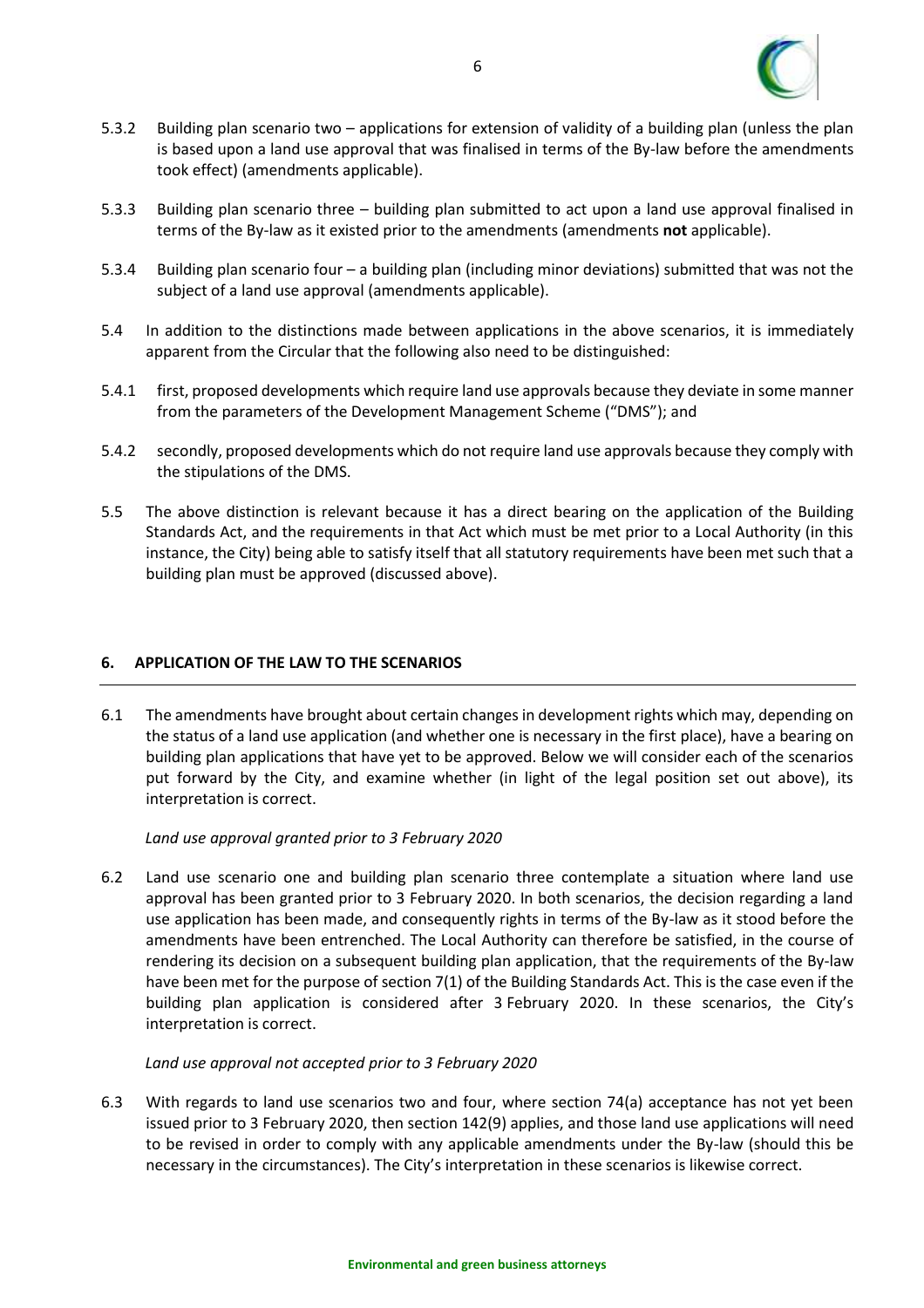

# *Land use approval accepted prior to 3 February 2020*

<span id="page-8-0"></span>6.4 With regards to land use scenario three, an application in respect of which section 74(a) acceptance has been issued prior to 3 February 2020 falls squarely within the ambit of section 142(9), and will be dealt with in terms of the By-law as it stood at the time of acceptance. The City's interpretation in this scenario is correct.

#### *Building plans approved prior to 3 February 2020*

<span id="page-8-1"></span>6.5 With regards to building plan scenario one, the amendments will have no impact on building plans approved prior to 3 February 2020. This is because the section 7(1) decision by the Local Authority would already have been made.<sup>11</sup> The City's approach in this scenario is consequently correct (although the amendments to the By-law have no bearing on this scenario at all, and the inclusion in the Circular of a reference to section 142(9) of the By-law is entirely misplaced and misleading).

# *Building plan applications for projects that received land use approvals prior to 3 February 2020*

<span id="page-8-2"></span>6.6 Building plan scenario three addresses the situation in which a building plan application is made after 3 February 2020 but relates to a project that received land use approval prior to that date. We agree with the conclusion in the Circular that the amendments are not relevant to this situation. However in our view this is because the determination about compliance with the By-Law (the section 7(1) determination) was made before the amendments came into effect.

# *Building plan applications decided after 3 February 2020 for projects without land use approval*

- <span id="page-8-3"></span>6.7 The Circular distinguishes between those applications that do not relate to a land use approval that was finalised in terms of the By-law before the amendments took effect (amendments apply) and those that do relate to such a land use approval (amendments are not applicable.) Although the Circular does not explain the City's reasoning, it appears to be based on the view that once the City has decided to grant land use approval for a project it has fulfilled that function in relation to the project and may not revisit the issue (i.e. is *functus officio*). However if no land use approval is required because at the time of submission, a building plan complied in fact and in law with the requirements of the By-law, there is no exercise of a statutory power which binds the City when it later decides the issue of compliance with the By-Law.
- 6.8 Building plan scenario two and four concerns building plan applications for projects that do not have land use approvals that were granted before 3 February 2020. Scenario two concerns application for the extension of validity of a building plan approved prior to that date and scenario four concerns new building applications (including for minor deviations). The Circular indicates that in both cases the City must make the section 7(1) determination with reference to the amended By-Law. In our view that is only correct if the applications for building plan approval were made on or after 3 February 2020.
- 6.9 As explained above, in our view for the purposes of the Building Standards Act the City must determine compliance with the By-Law as it is on the date of application and must take account of prior decisions of the City in relation to the project. A new or amended land use approval would only need to be determined in accordance with the amended By-law if it were accepted by the City on or after 3 February 2020. In our view if a building plan application is made after 3 February 2020 in relation to

<sup>11</sup> In *Oudekraal Estates (Pty) Ltd v City of Cape Town and Others* 2004 (6) SA 222 (SCA) para 26, the Court held that until an approval … is set aside by a court in proceedings for judicial review, it exists in fact and it has legal consequences that cannot simply be overlooked.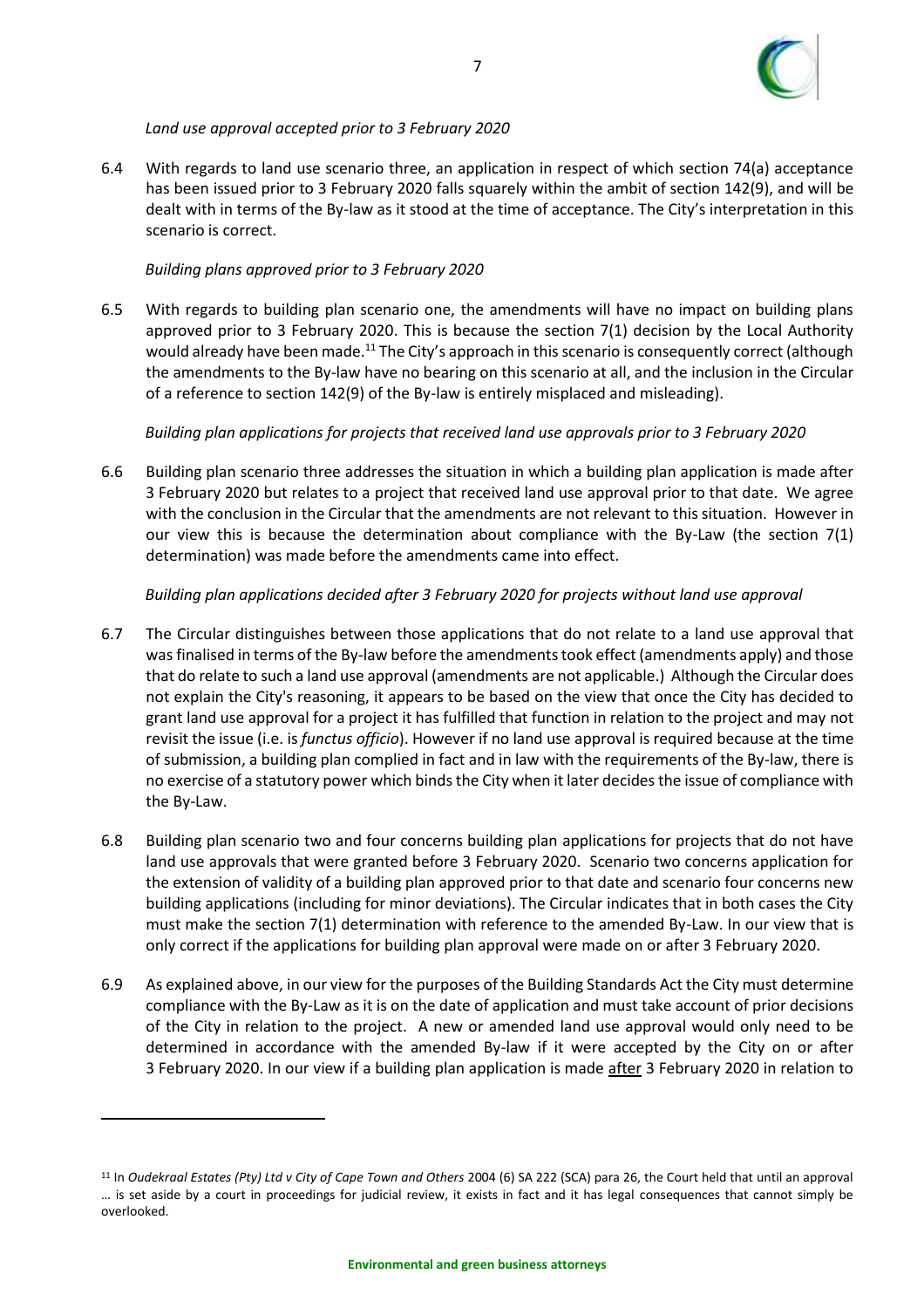

a project that did not require land use approval prior to that date, the City must make the section 7(1) determination in relation to the amended By-Law. We agree with the City in that regard.

6.10 However, if a building plan application was made before 3 February 2020, the issue of whether or not it complied with the By-Law should be determined with reference to the By-Law as it existed prior to the amendments. This means that the City must adjudicate building plan applications submitted prior to 3 February 2020 in accordance with the law as it applied at the time of submission. If such building plans did not require land use approval prior to 3 February 2020, amendments effective from the latter date cannot be applicable retrospectively.

#### <span id="page-9-0"></span>**7. CONCLUSIONS AND RECOMMENDATIONS**

- 7.1 This opinion has sought to consider the amendments, and examine the City's interpretation of the Bylaw and the Building Standards Act as each statute applies to the scenarios detailed in the Circular. We are of the view that building plans submitted prior to 3 February 2020, and which complied with the By-law as it existed at the time of submission to the City (either because the necessary land use approval had been obtained, or because such approval was not necessary) must be adjudicated in accordance with the law as it existed at the time of submission.
- 7.2 We would recommend that affected applicants engage further with the City on this point.

DATED at CAPE TOWN on this 26th day of March 2020.